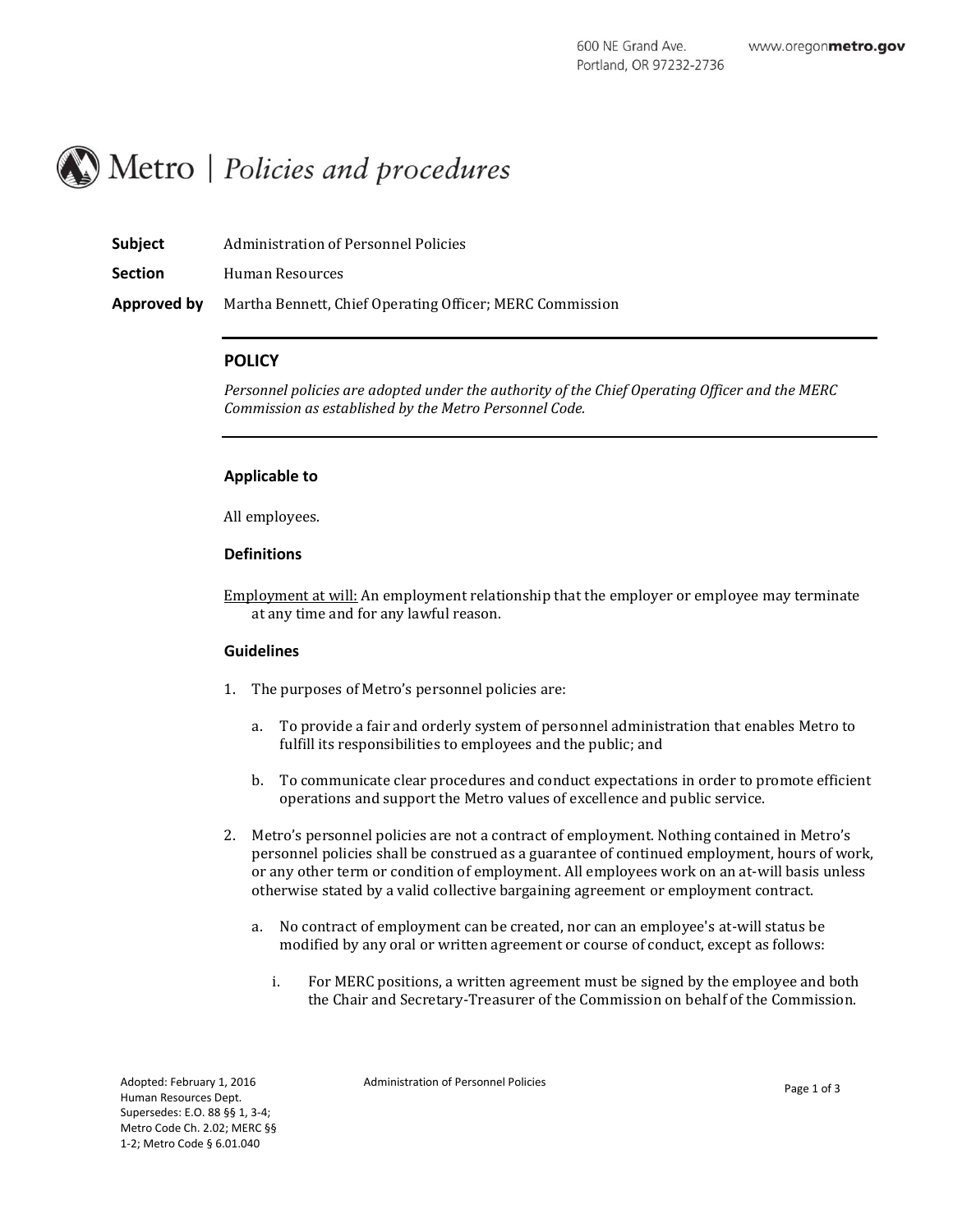- ii. For all other Metro positions, a written agreement must be signed by the employee and the Council President or Chief Operating Officer, subject to the approval or delegation of authority by the Council.
- 3. Metro retains all managerial and administrative rights conferred on employers by law, including the right to establish and administer policies, practices, and procedures. This right includes the right to make changes in Metro's policies, practices, and procedures at any time as appropriate, and to set conduct, performance and productivity standards in support of its mission and goals. The Metro Personnel Code establishes the authority of Metro's Chief Operating Officer the Metropolitan Exhibition and Recreation Commission, and their respective designees to adopt and administer personnel policies.

## **Procedures**

- 1. Metro's personnel policies apply to all employees except as follows:
	- a. Represented employees' wages and other terms and conditions of employment are established by collective bargaining agreements in accordance with the Public Employee Collective Bargaining Act (PECBA). If a conflict exists between a personnel policy and the terms of a valid collective bargaining agreement, the collective bargaining agreement will take precedence.
	- b. The MERC Commission or its designee will approve personnel policies applicable to employees of MERC visitor venues. All efforts will be made to promote consistent agencywide policies when feasible.
	- c. The Metro Auditor will determine the applicability of Metro policies to employees in the Auditor's Office.
- 2. Metro personnel policies shall be issued or amended only under the authority of the Chief Operating Officer and/or the MERC Commission or their respective authorized designees.
	- a. The Human Resources Department will recommend policy updates as needed and coordinate the approval process.
	- c. Policies that impact mandatory subjects of bargaining must be provided to union representatives in accordance with PECBA requirements.
- 3. The Chief Operating Officer shall be responsible for administering these policies in coordination with the Visitor Venues General Manager and the Human Resources Department. Whenever a question arises as to the meaning or interpretation of provisions of these policies, the interpretation given by the Chief Operating Officer or his or her designee shall be final and binding.
- 4. MERC and Metro departments may issue more specific work rules for their employees, consistent with these policies and applicable collective bargaining agreements. Employees are required to follow department work rules in addition to agency-wide personnel policies.

## **Responsibilities**

## Employees/Supervisors/Managers:

Review and comply with all applicable personnel policies.